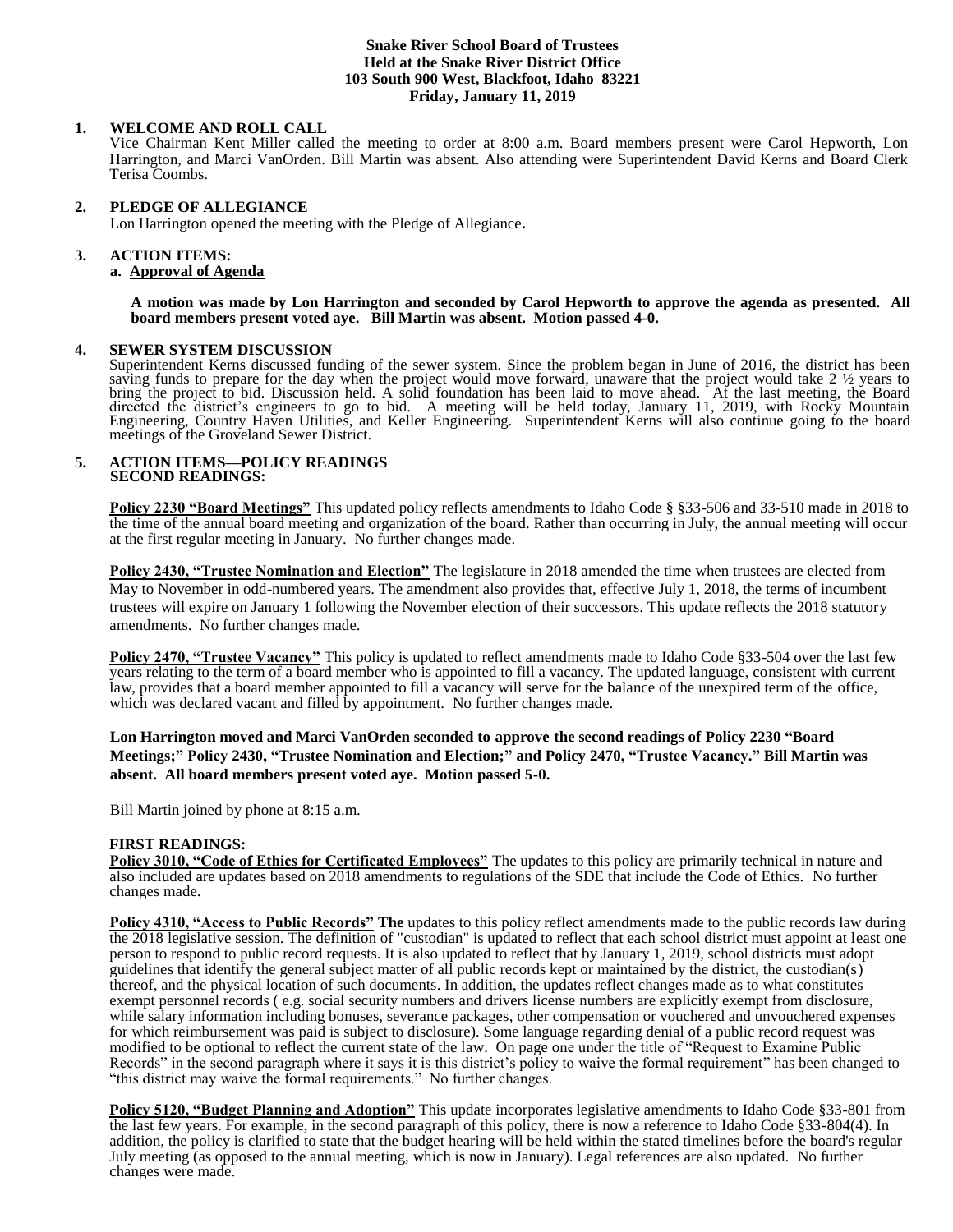**Policy 5590, "Negotiated Agreement Terms"** The 2018 legislature, by HB 647, modified the language relating to what a local education association must show in order to establish its representative status. In order to establish representative status, a local education organization must show that within the last two  $(2)$  years, fifty percent (50%) plus one (1) of the professional employees, as defined in Idaho Code §33-1272, indicated agreement to be represented by the local education organization for negotiation purposes. However, evidence of fifty percent (50%) plus one (1) inconsistent with Idaho Code §33- 1271(3) will not be counted in the establishment of representative status. In addition, this policy is updated to reflect prior changes to the open meeting law as to when executive sessions may be held relating to labor negotiations. Discussion held on changes to Idaho Code.

**Carol Hepworth moved and Lon Harrington seconded to approve the first readings of Policy 3010, "Code of Ethics for Certificated Employees;" Policy 4310, "Access to Public Records;" Policy 5120, "Budget Planning and Adoption;" and Policy 5590, "Negotiated Agreement Terms;" All board members present voted aye. Bill Martin joined by phone. Motion passed 5-0.**

Bill Martin left the meeting at 8:30 a.m.

**Policy 5740, "Record Retention and Destruction"** The definition of "custodian" is updated in this policy to fall in line with amendments made to the public records law during the 2018 legislative session. No further changes were made.

**Policy 5760, "Storage and Retrieval of Business Records"** This policy is new. Language has been added from the 2018 amendments to the public records law to this policy to more fully reflect the obligations of school districts with respect to storage and retrieval of business records. As this language is included in Policy 4310, which we recommend updating as soon as possible, this update need not necessarily take priority in importance of policies to be updated. No further changes were made.

**Policy 6305, "Advanced Opportunities"** The updates to this policy follow amendments to the advanced opportunities statute that become effective July 1, 2018. In particular, definitions for "full credit load" and "overload course" have been amended. Revised language regarding eligibility for certain types of classes is also included. New language is added to reflect amendments to the statute that require a student who has earned 15 postsecondary credits using the advanced opportunities program and who wishes to earn additional credits to first identify his/her postsecondary goals. Advisors are also now required to counsel any student who wishes to take dual credit courses that students should ascertain whether the particular postsecondary institution a student desires to attend will accept the transfer of coursework credits earned. The revision also includes new language requiring a student who desires to apply for the advanced opportunities scholarship to do so within two (2) years of graduating from an Idaho public school. Discussion held and no further changes were made.

**Policy 6410, "School Calendar"** This policy is updated to reflect amendments to Idaho Code. The addition of instructional hour requirements for alternative schools was added to the statute a few years ago. We have also added the waiver language which was added to state law in 2017. School districts can now request a waiver from the instructional requirements when districtwide school closures are necessary as a result of natural occurrences. Discussion held. To the chart on the first page, Grades 9-12 were split to show the correct instructional hours: Grades 9-11: 990 hours and Grade 12: 979 hours. No further changes were made.

**Lon Harrington moved and Carol Hepworth seconded to approve the first readings of Policy 5740, "Record Retention and Destruction;" Policy 5760, "Storage and Retrieval of Business Records;" Policy 6305, "Advanced Opportunities;" and Policy 6410, "School Calendar" All board members present voted aye. Bill Martin was absent. Motion passed 4-0.**

**Policy 6446, "Qualifications and Training Requirements of Instructional Paraprofessionals,"** This updated policy reflects changes to the state regulations governing qualifications of paraprofessionals in 2017. Outdated language from NCLB is removed. No changes made.

**Policy 6500, "Student Safety Measures"** This policy is new to us. It removes references to NCLB as outdated, and replaces them with references to the ESSA. In addition, since the SDE's policy was adopted in 2003, the Idaho legislature has modified some of the language of the criminal offenses defined in the policy (for example the definition of stalking has been completely modified to first and second degree). Discussion held. (Unsafe School Option) was added to the title, no further changes.

**Policy 7510, "Criminal History Checks for Employees, Volunteers, and Contractors,"** This policy is updated to reflect a 2017 statutory change relating to when a record of background checks for a school district will be provided to the district or the job applicant by the Idaho SDE. This law now provides that the SDE will provide a copy of the background check records to the district if requested by the district at the time of application or within 6 months following the performance of the criminal history check. Discussion held. No further changes made.

**Policy 7560, "Employer Recommendations"** This policy is updated and removes outdated provisions and includes references to the updated legal requirements related to employer recommendations. Existing law on the prohibition against maintenance of blacklists and confidentiality are maintained in updated policy. No changes were made.

**Marci VanOrden moved and Carol Hepworth seconded to approve the first readings of Policy 6446, "Qualifications and Training Requirements of Instructional Paraprofessionals;" Policy 6500, "Student Safety Measures;" Policy 7510, "Criminal History Checks for Employees, Volunteers, and Contractors;" and Policy 7560, "Employer Recommendations" All board members present voted aye. Bill Martin was absent. Motion passed 4-0.**